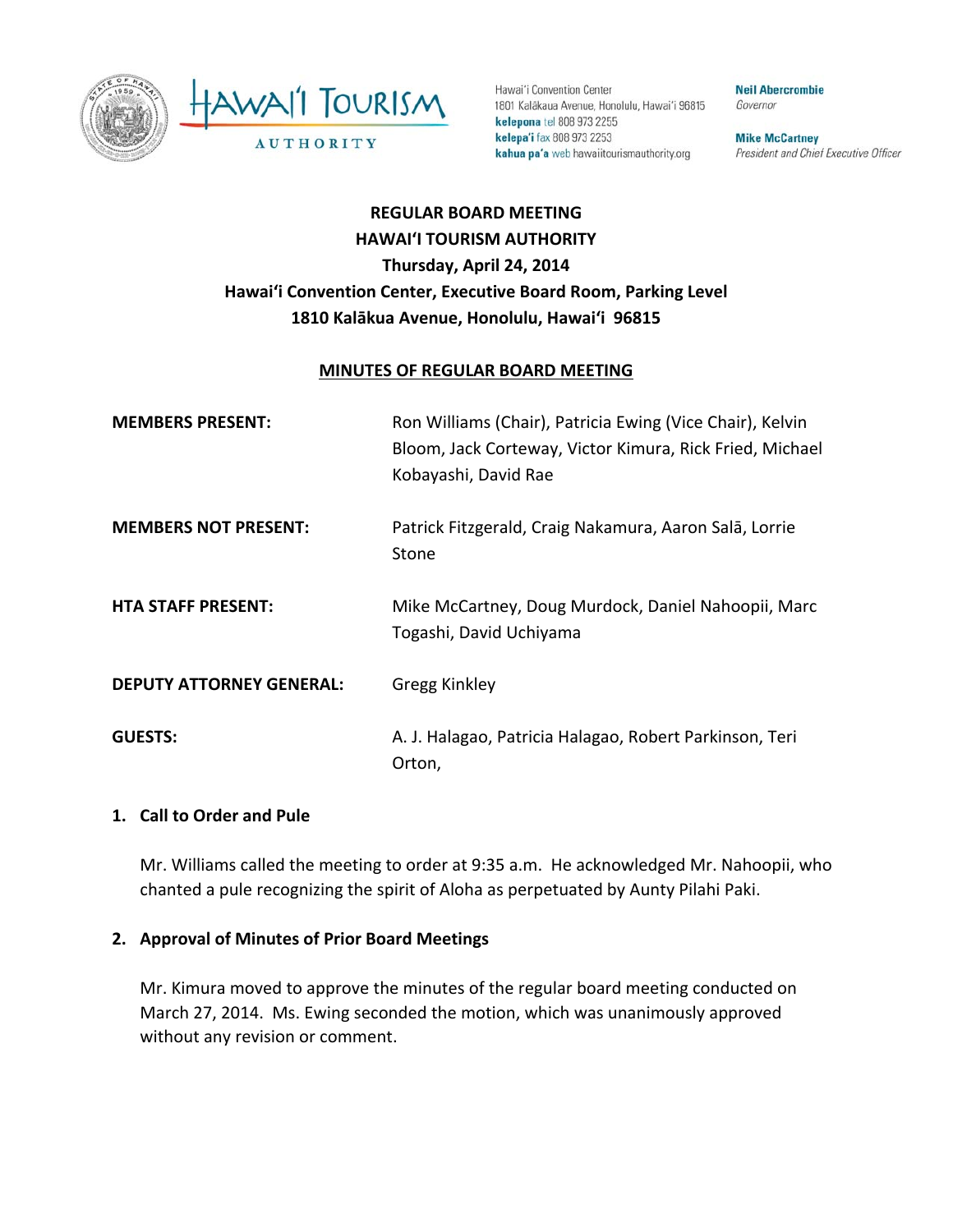## **3. Report of the Chief Executive Officer Relating to the Implementation of the State Tourism Strategic Plan Initiatives and/or Staffs' Current Assessments of the HTA's Programs**

Mr. McCartney referred to the CEO Report previously distributed to the Board that includes a report of each marketing contractor for the various major market areas. He reported on the various legislative measures currently being considered by the Legislature. He noted that the bill maintaining HTA's fiscal autonomy has been passed by the Legislature and is awaiting the Governor's approval. He also noted other bills are still being considered, such as the bills relating to the HTA developing a single marketing plan, a natural resource program, a tax credit for new tourism construction, and additional transient accommodations tax ("TAT") revenues being allocated to the counties. Mr. McCartney further added that the "biggest issue" facing the Legislature is getting an agreement on the budget under the state's current economic condition, which no longer has a surplus under the Council of Revenue's current projections, and the need to allocate monies for the funding of land at Turtle Bay.

Mr. McCartney reported that he traveled to China with Mr. Kobayashi on Hawaiian Airlines inaugural flight to Beijing. While in China, they met with Chinese tourism officials and HTA's China marketing contractor. He also reported that he will be appearing with Mr. Williams at a U.S. Senate Commerce Committee meeting on May 8, 2014 to discuss international travel.

In response to an inquiry from Mr. Fried as to the status of a legislative measure granting a hotel tax credit, Mr. McCartney stated that the Tax Department views the measure as a "cost to the state" while the tourism industry would view it as an "investment" into the tourism product. He added that the measure "has an outside chance of being passed." In response to an inquiry from Mr. Bloom regarding a proposed allocation of TAT revenues to the counties, Mr. McCartney responded that there are many versions of the measure to either give the counties "more or less" TAT revenues. He added, "It is a policy decision for the Legislature to make." In response to Mr. Rae's inquiry whether there is any way to direct how the counties would be able to spend the TAT revenues, Mr. McCartney responded that currently it is up to the counties on how it spends the money and "there is no direct correlation" with the TAT revenues the counties receive and expenditures in support of the visitor industry product. He expressed the need to correct a current reference in legislative committee reports justifying the allocation of TAT revenues to the counties. The reference to "offset the impact" of visitors should be changed to "investment" into the tourism product.

Mr. Williams acknowledged Ms. Orton, General Manager of the Hawaii Convention Center, to provide an update of the convention center. Ms. Orton stated that since becoming the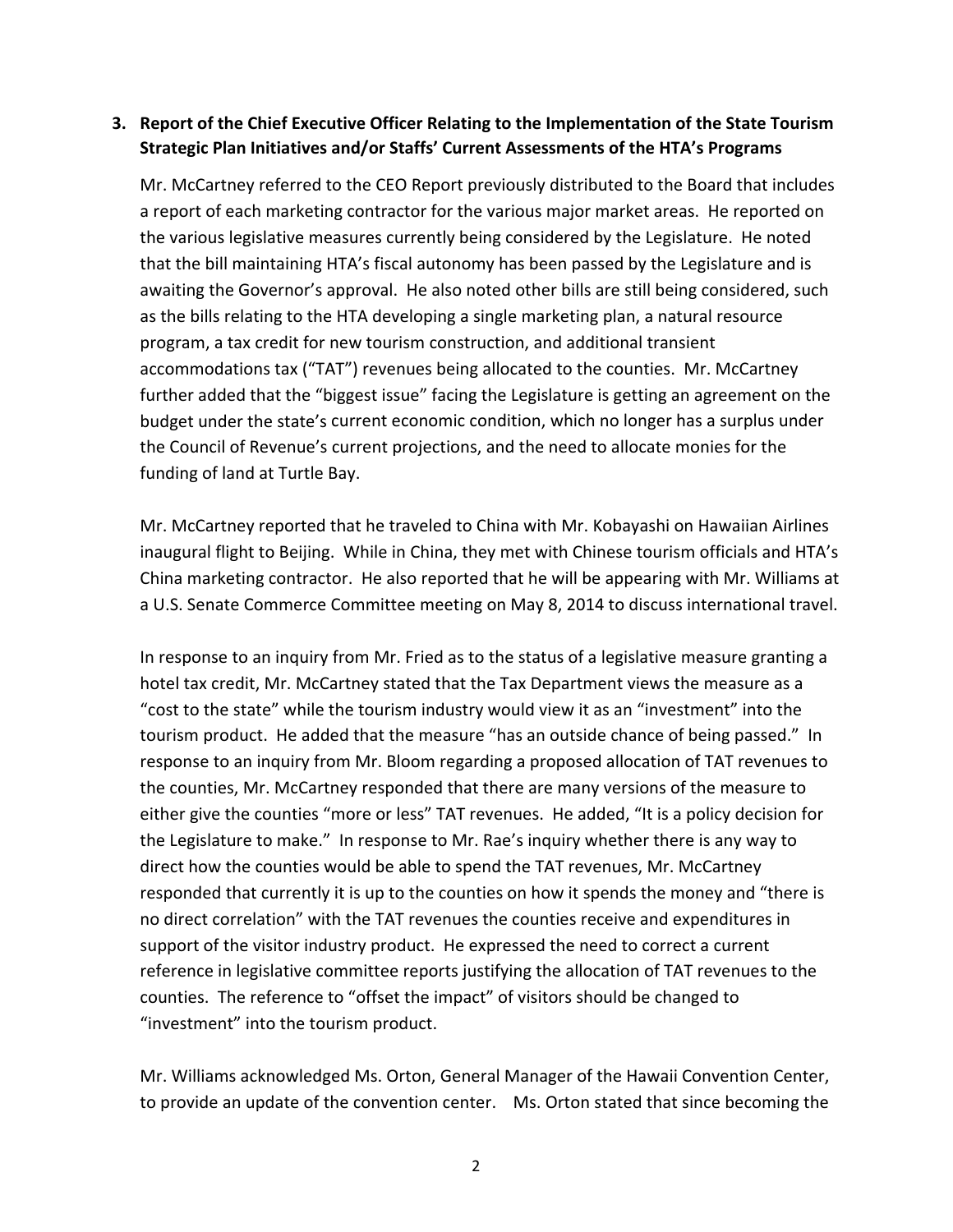General Manager, she has received numerous comments from meeting planners that the "building is beautiful" and that the "sales staff is great." She expressed the belief that the "spirit of Aloha" is what makes the convention center great. She presented a video of testimonials from various meeting planners, who conducted events at the convention center and stated their respective pleasure working with staff. At the end of the video, Mr. McCartney added that the staff also did a "great job" at a Bank of Hawaii event held at the convention center that was also broadcasted to the neighbor islands.

Mr. Williams acknowledged Mr. Halagao, who represented the Hawaii Presidential Center, which is a non-profit organization supporting the establishment of a Barack Obama Presidential Center in Hawaii. Mr. Halagao reported that it was the organization's desire to promote the planning of an "action‐oriented center" and there would be a high infusion of cash into Hawaii to build the center. The center would be another site for visitors. There would also be a "convening institute" that would be a "living action tank" and not just a "think tank." Since the planned center would be near the Hawaii Convention Center, the intent would be to leverage the resources at the convention center for larger meetings. A "leadership academy" would also be conducted at the center, which would not just be a museum. The center would also have a positive environmental impact by using solar, ocean and wind power resources.

Mr. Halagao provided a PowerPoint presentation related to the establishment of the center in Hawai'i. During the presentation, he reported that the structure of a group to promote the establishment of the Barack Obama Presidential Center in Hawaii includes the University of Hawaii, which is the lead entity, the State of Hawaii, the City & County of Honolulu and the non-profit Hawaii Presidential Center. In regards to a "time line," Mr. Halagao reported that ideas regarding a center being established in Hawaii were shared with President Obama in December 2013 and that in January 2014, there was a meeting with the University of Chicago to discuss a proposal of a center in Hawai'i and in Chicago. He also noted the time line for a request for qualifications and a subsequent request for proposals for a "Presidential Foundation" that would occur in 2014. In regards to the current \$190,000 budget appropriated to HTA for the center, Mr. Halagao reported that "everything is under budget" because of work being done "pro bono" or the cost for the work was discounted. He expressed the belief that the Legislature may include an additional \$200,000 in this year's budget to continue support of a presidential center in Hawaii. Mr. Halagao stated that the Hawai'i Presidential Center has been supported by the following: OHA, Punahou School, Kamehameha School, HEI, American Savings Bank, the Howard Hughes Corporation, and The Resort Group. At this time, Mr. Halagao showed a video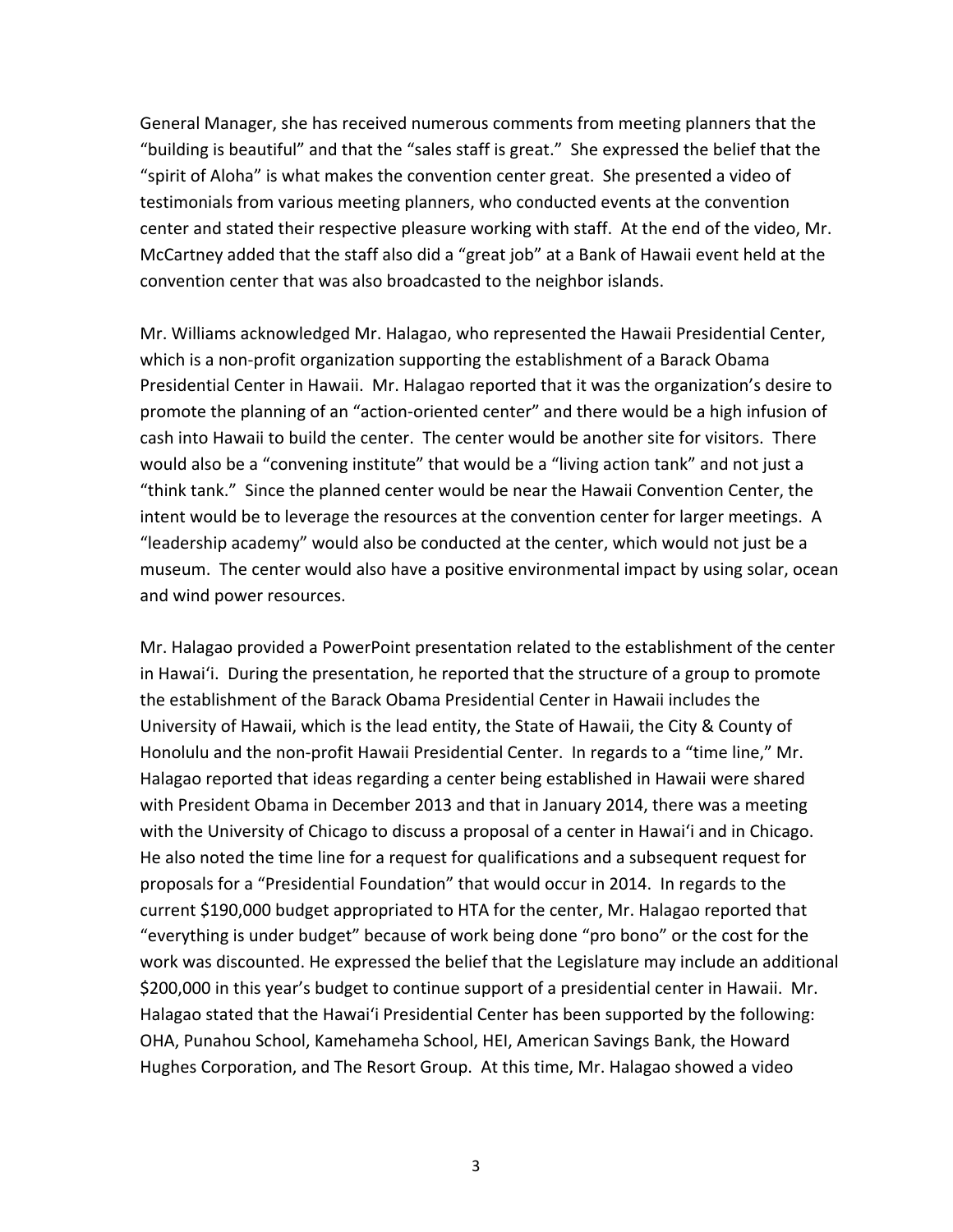presenting the various benefits for a presidential center in Hawaii that was also previously shown to President Obama and Michelle Obama.

Mr. Kimura noted that Chicago would be able to focus "on economics" while Hawai'i would focus of Hawai'i as the place where President Obama was born. Mr. Rae asked whether Hawai'i would be able to "talk story" with Chicago to recognize that President Obama was born and raised in Hawai'i. Mr. Parkinson responded that the Hawai'i Presidential Center is currently working with Chicago to integrate the two places that may have influenced President Obama. However, Mr. Parkinson stated that it would be "up to the President" to make the final decision. Ms. Halagao noted that the center in Hawai'i would focus on education because of the President's desire to promote leadership.

Mr. Williams acknowledged Mr. Uchiyama, who discussed his meetings with various airline representatives to address access issues. Mr. Fried requested an update on Kona Airport's ability to be an international port of entry. Mr. Uchiyama stated that the Hawaii Department of Transportation ("DOT") "is still working hard" with Homeland Security to address issues that Kona Airport is "not useable." DOT has addressed issues related to bringing the Airport "up to code" and "manpower." He added that DOT is also working with our congressional delegation to address the various issues being presented by Homeland Security. Mr. McCartney added that DOT is addressing "new standards to bring up Kona" from being designated as a "temporary facility to a permanent facility," and that "we need to enhance immigration and Homeland security needs in a post 9‐11 time."

Mr. Rae stated that Mr. Uchiyama has done a "great job" to get access to Hawai'i but that these "flights go away because there is no demand." Mr. Rae asked, "What studies do we have to sustain these routes." Mr. Uchiyama responded that we study the profitability of routes and noted the "fairing" by airlines of the different routes to Hawai'i. He expressed the belief that the airlines are making a profit on flights to Hawai'i.

Mr. Williams inquired about Southwest Airlines ability to fly to Hawai'i. Mr. Uchiyama stated that Southwest "has limited ability to interface with other systems and carriers because it started as a low cost carrier" and needs to now have a system that can interface with other carriers, including international carriers.

Mr. Uchiyama discussed the large number of visitors to Hilo and how United Airlines wanted to "put a direct flight to Hilo." However, Hawaiian Airlines "undercut" United fares with discounted fares traveling to Hilo through Honolulu. He also discussed the "feeder system" available to Hawaiian Airlines competitors. In response to an inquiry from Mr.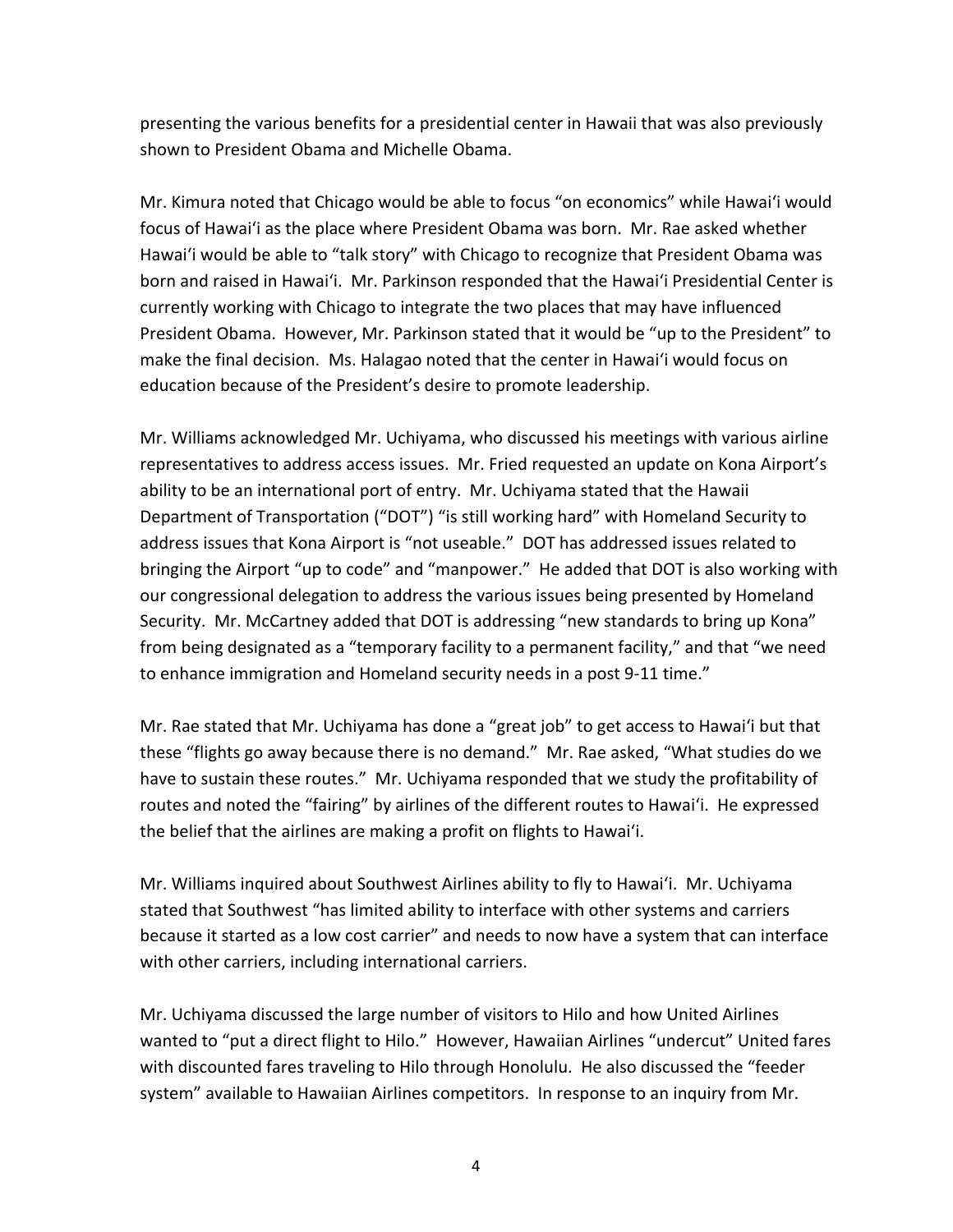Williams whether the issue at Hilo Airport is a "facility issue or a manpower issue," Mr. Uchiyama stated that it is both a facility and manpower issue, especially as a designated international facility.

#### **4. Review of Recent and Upcoming Permitted Interactions**

There were no report of any interaction or discussion between Board members regarding any tourism related matter.

#### **5. Presentation and Discussion on Visitor Statistics**

Mr. Nahoopii reported that the visitor statistics for March is currently not ready for distribution at this time. However, he presented other research studies prepared by staff to support the visitor statistics distributed by staff on a monthly basis. Mr. Nahoopii initiated a discussion on staff's research of visitor satisfaction through a PowerPoint presentation. (A copy of the PowerPoint presentation were included in a folder containing documents related to the items on the agenda and were previously distributed to the Board members.)

Initially, Mr. Nahoopii stated that the data for the visitor satisfaction study were obtained through a "post survey" of visitors when they left Hawai'i. A "home survey" of randomly selected visitors included questions regarding their "general satisfaction" of their most recent Hawai'i trip. The survey includes factors related to "overall experience" and "pricing." He noted that since 2008, over 95 percent of visitors from four MMAs (U.S. West, U.S. East, Japan and Canada) have been "satisfied" with their trip; that a higher percentage of visitors from the U.S. West and U.S. East have said that their trip "exceeded expectations"; and, that nine out of ten visitors from U.S. West, U.S. East and Canada would "likely to recommend Hawai'i to friends and relatives." He also discussed the ratings by visitors of their experience on each island.

Mr. Nahoopii continued with a discussion on a study of "booking times" by visitors or how long before arrival did a visitor decide on Hawai'i as a destination to visit. The study indicated that about 63 percent of visitors from Japan in the third quarter of 2013 choose their destination within 90 days before the departure date as compared to 46 percent of visitors from U.S. visitors and Canada. Mr. Nahoopii also discussed the sources of information visitors rely upon for trip planning. He noted that about 47% of all visitors rely on their personal experience for travel arrangements and recommendations from friends and relatives. However, Japan visitors were significantly more likely to rely on travel agents, magazines and books when planning their trip.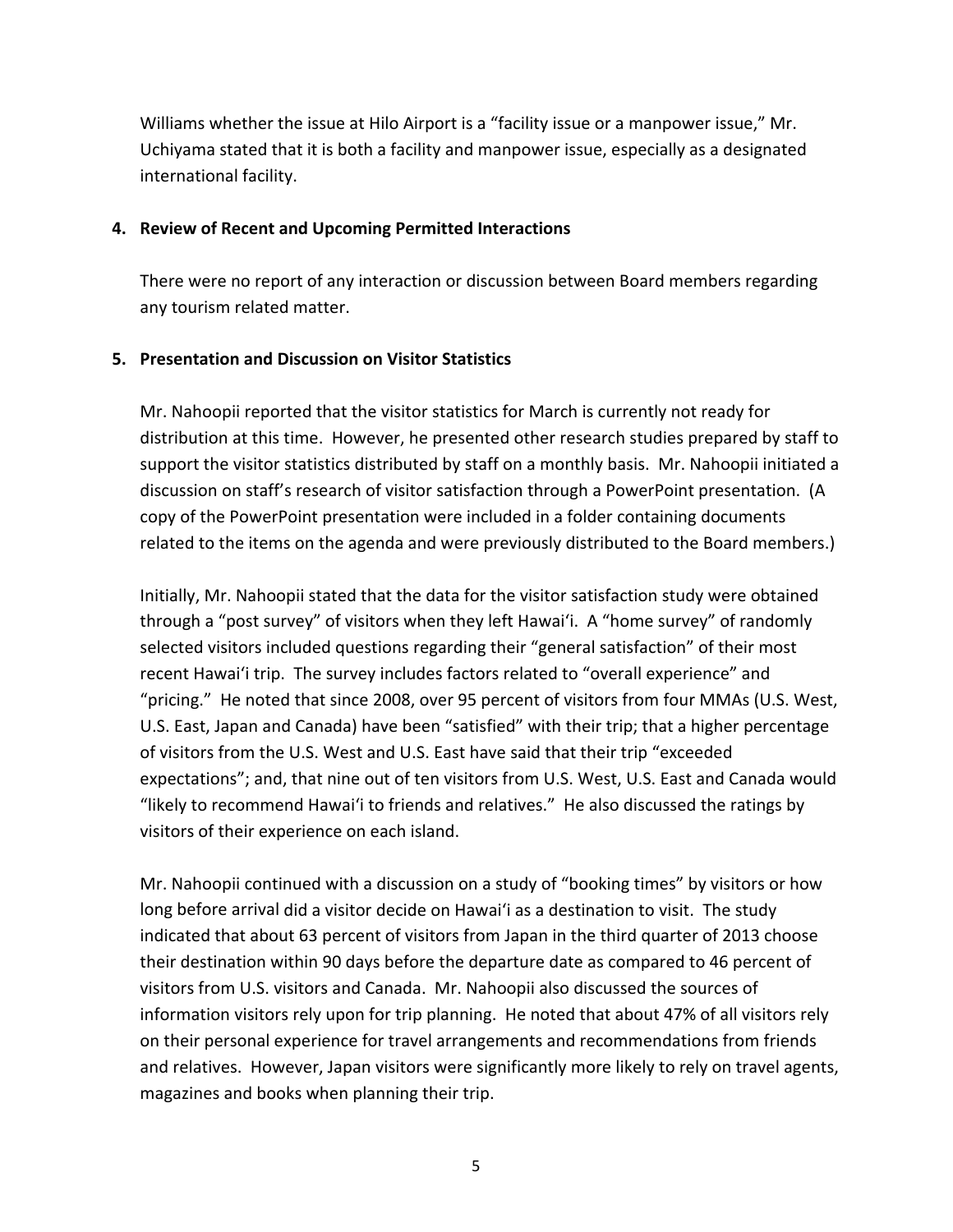Mr. Nahoopii continued with a presentation of a study related to Hawai'i's visitor plant. He stated that the information was primarily obtained from a survey of owners and managers when asked "what was available for the whole year." He noted that in 2013, Hawai'i's visitor plant inventory comprised of 73,893 visitor accommodation units, which was approximately 1% less than last year. About half of these units were located on O'ahu. Although hotel units (59%) comprised the bulk of accommodation units, the remaining inventory largely consisted of condo hotel units (15%), timeshares (14%), and "IVUs" (9%). It was noted by Ms. Ewing that the study does not distinguish between units that "go in and out" versus units that are "dedicated visitor plant." In response to an inquiry from Mr. Bloom regarding a "4,000 unit bump" in IVUs in 2011, Mr. Nahoopii stated that this "needs to be revisited" and will be offering a different methodology for obtaining data in 2014. In regards to "inventory by price class," the study indicated that "deluxe units" accounted for almost 40% of all units and "luxury" units accounted for approximately 28% of the inventory.

Mr. Nahoopii continued his presentation by discussing the "timeshare performance" during the 4<sup>th</sup> quarter of 2013. On a statewide basis, timeshare occupancy was 88.6% versus 72% for hotel occupancy. He noted that approximately 25.5% of the timeshare occupancy consisted of "exchangers," who are occupants that were allowed to use the units instead of the owners. In response to an inquiry by Mr. Williams, Mr. Nahoopii stated that he would be able to obtain information regarding a profile of "timeshare guests," including the "booking times" and the "age of the timeshare guests." Mr. Williams noted that it would be important to know whether the occupants of an "exchange unit" are frequent visitors or first time visitors.

Mr. Nahoopii concluded his presentation with a discussion of "social media monitoring." The findings were intended to be used for monitoring the effectiveness of the marketing contractors' performance and not how to improve the social media program in each MMA. In regards to the China market, Mr. Nahoopii noted that of those polled approximately 31% provided "positive" (2%) and "very positive" (29%) comments as compared to Hawai'i's competitors. Negative comments primarily related to the lack of Chinese language capability and not meeting the brand promise. Mr. Uchiyama added that "we are way behind the curve in getting out the message on social media about Hawai'i." He further stated that there "were a lot of neutral" comments (44%) and that the "volume" of comments were "very low." Mr. Kimura expressed a concern that we are analyzing a percentage of the market when we should analyze instead the actual number of visitors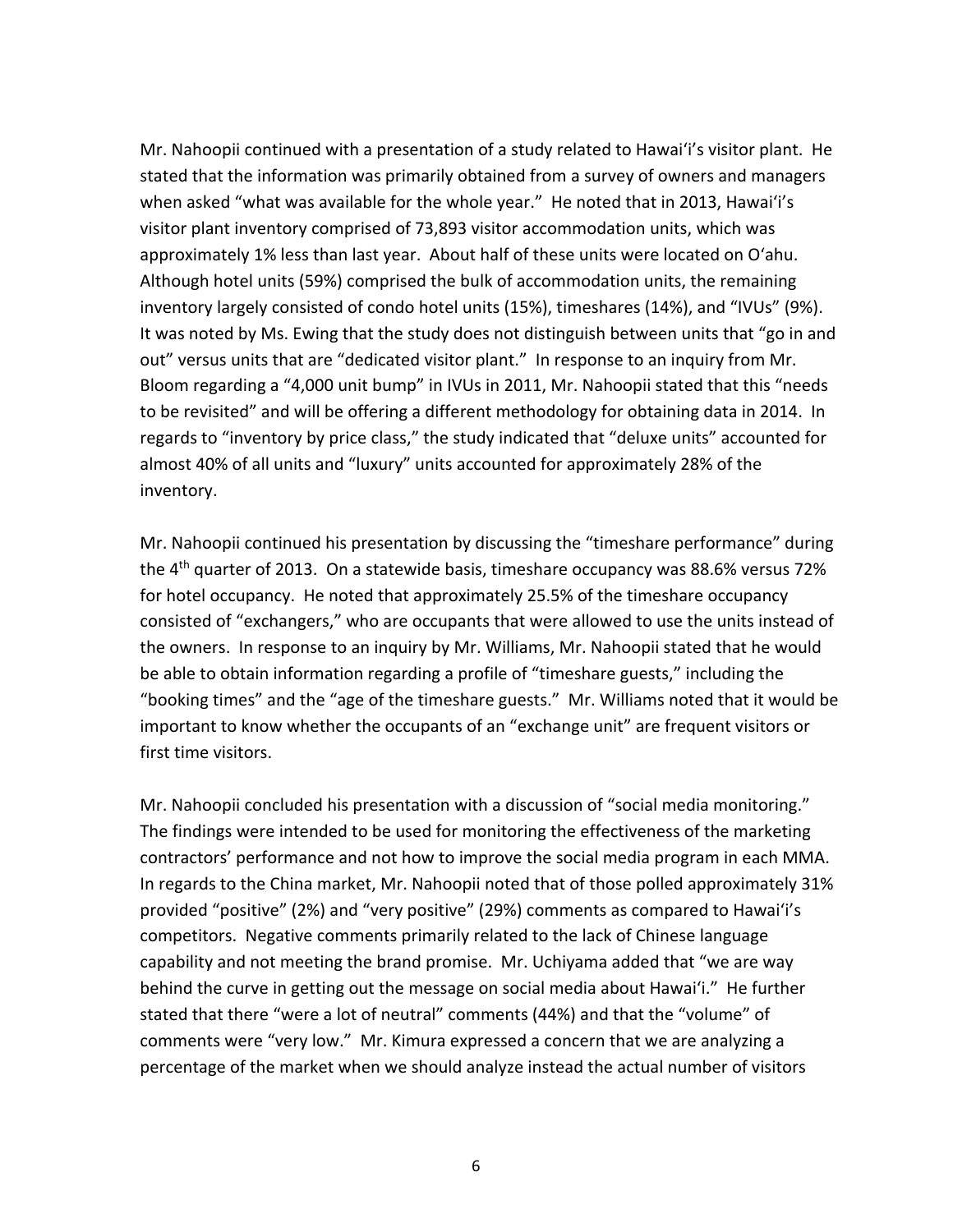from each market. In response to a question from Mr. Fried, Mr. Nahoopii stated that the homeless population was not the "number one" reason for negative comments.

In regards to the Korea market, Mr. Nahoopii noted that only 25% of Korea visitors expressed "very positive" (21%) and "positive" (4%) comments on the social media. Mr. Uchiyama added that although more people are coming to Hawai'i, they are not making positive comments about Hawai'i. He added "we need a stronger messaging online, especially in the Asia market." Mr. Corteway asked how much money is being spent by Mexico and the Caribbean. Mr. Uchiyama responded that spending by the State is "up" and spending "by institution is less."

In regards to the Japan market, Mr. Nahoopii noted that Hawai'i compared very favorably against other destinations with 41% of the comments on social media were "very positive" (39%) and "positive" (2%). In regards to the North America market, he noted the following top five attributes of Hawai'i in order of rank: romantic; easy to get there; family; unique scenery; and, friendly people. He further noted that Hawai'i being a "good value" showed a significant decline (16.8%) in April. Although we are doing better than Mexico in regards to safety and good value, the volume of comments about Hawai'i was less than Mexico.

## **6. Approval of HTA's Financial Reports**

Mr. Togashi reported that he has reviewed the financial statements for the Hawai'i Tourism Authority Special Fund and the Hawai'i Convention Center Enterprise Special Fund as of February 28, 2014. He stated that there were "no anomalies to report."

Mr. Corteway moved to approve the financial statements as of February 28, 2014. Ms. Ewing seconded the motion, which was unanimously approved without any objection.

## **7. Presentation, Discussion and Approval of HTA Policies**

Mr. Murdock presented and discussed the following draft HTA Policies, which were included in the Board folder containing documents related to the agenda items for this meeting and previously distributed to the Board members: Agreements Policy (Policy # 400‐02); Annual Report Policy (Policy # 100‐99); and, Quality Assurance Policy (Policy # 100‐99). He added that these policies were prepared in response to the findings and recommendations made in the most recent report of the Legislative Auditor.